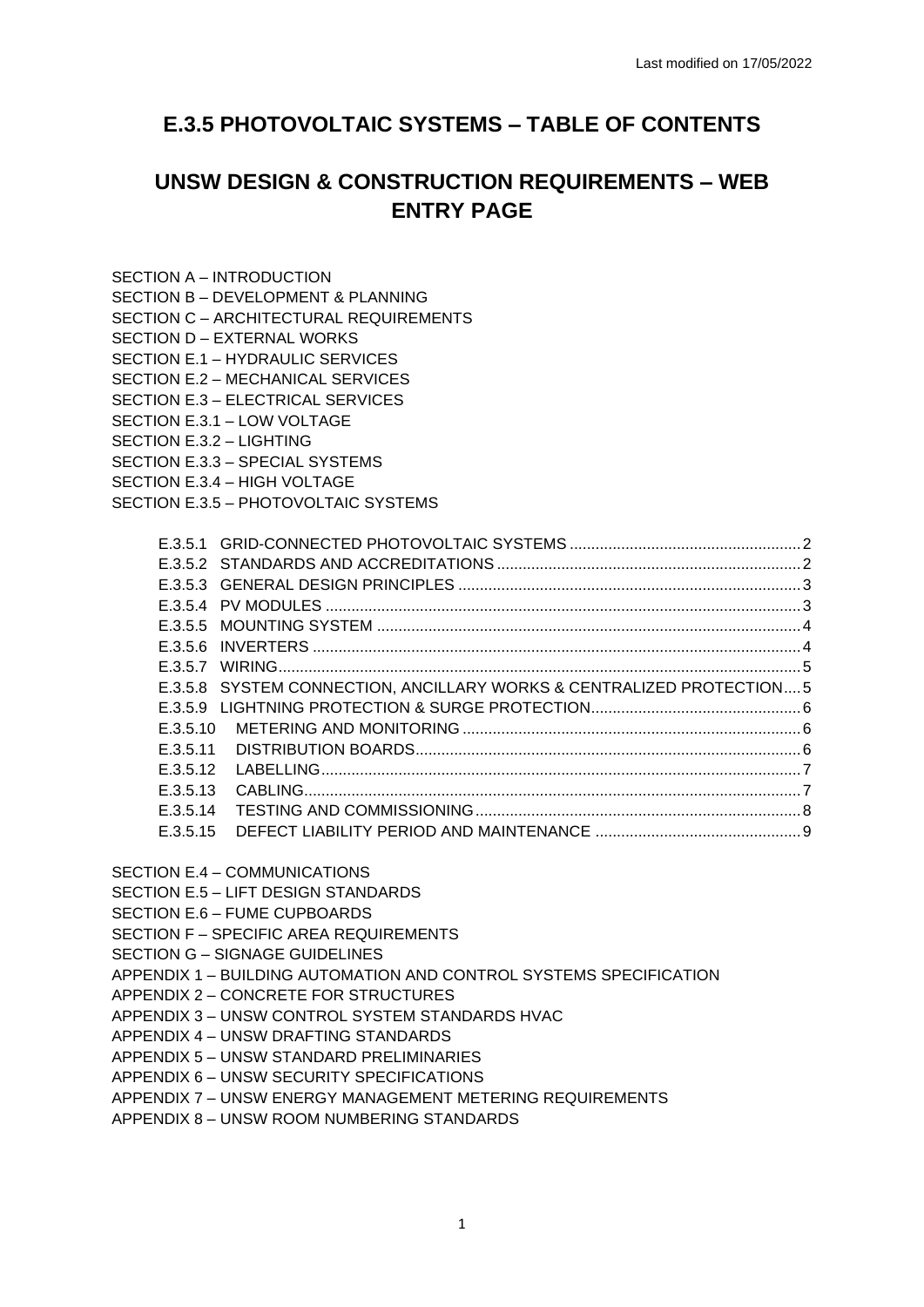# **E.3.5 PHOTOVOLTAIC SYSTEMS**

## **E.3.5.1GRID-CONNECTED PHOTOVOLTAIC SYSTEMS**

A grid-connected photovoltaic (PV) system, normally includes the following components and items:

- PV Panels
- PV framing and fixing
- Grid-connected inverters
- DC boards, cabling and protection
- AC boards, cabling and protection
- Earthing, surge and lightning protection
- Protection as required by the corresponding distribution network service provider
- Grid connection point
- A network connection agreement
- Metering and monitoring system (including weather station)
- Signage and labelling

All grid-connected PV systems installed on UNSW grounds and buildings must synchronize with the grid and generate power at 415/240 Volts, 3 phase, 50 Hz. All solar modules, cables, inverters and controls must be suitable for connection to the low voltage distribution system of the selected location.

The equipment must be of standard proprietary design, provided by a manufacturer experienced in the detailed design, installation and commissioning of commercial solar PV systems.

All final testing, commissioning, and relevant electricity distribution network service provider (DNSP) i.e., Ausgrid- witnessing including measurement of system performance must be carried out by the manufacturer/installer in conjunction with UNSW.

## **E.3.5.2STANDARDS AND ACCREDITATIONS**

The installation of all PV systems on UNSW shall meet all relevant legislation including current Australian standards, DNSP network connection requirements and all the applicable requirements of the Building Code of Australia (BCA).

Key relevant standards include, but are not limited to;

- NSW Service and Installation Rules
- NSW Department of Water and Energy
- The Supply Authority Rules and Regulations
- Australian Communications Authority
- Australian standards including the latest or equivalent versions of:
	- o AS/NZS 1170 Structural Design Actions
	- o AS/NZS 1664 Aluminium Structures
	- o AS/NZS 2053 Conduits and Fittings for Electrical Installations
	- o AS 2676 Installation, Maintenance, Testing and Replacement of Secondary Batteries in **Buildings**
	- o AS/NZS 3000 Wiring Rules
	- o AS/NZS 3008 Electrical Installations Selection of Cables
	- $\circ$  AS/NZS 3013 Electrical Installations Wiring Systems for Specific Applications
	- o AS/NZS 61439– Low Voltage Switchgear and Control Assemblies
	- $\circ$  AS 4070 Recommended Practices for Protection of LV Electrical Installations
	- o AS/NZS 4777 Grid Connections of Energy Systems via Inverters
	- o AS/NZS 5033 Installation of Photovoltaic (PV) Arrays
	- $\circ$  AS/NZS 5139 Safety of battery systems for use with power conversion equipment.
	- o AS/NZS 1768 Lightning Protection
- Ausgrid NS194 Protection Requirements of Embedded Generators >30kW
- Ausgrid NS194a Guidelines for Photovoltaic installations up to 200kW connected via invertors to the Ausgrid network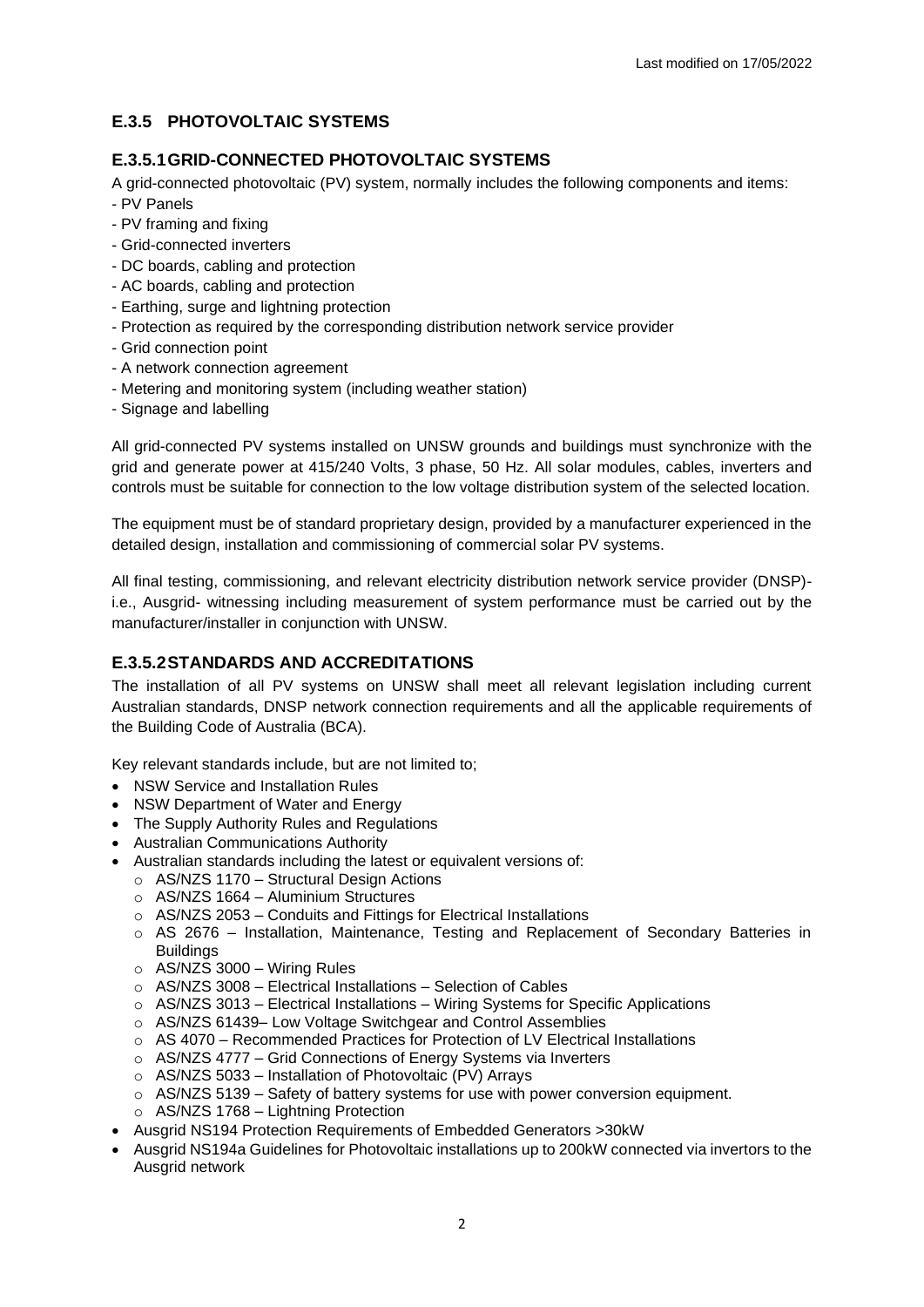All PV systems must comply with all the requirements from the Clean Energy Regulator and be eligible for the creation of Large-scale Generation Certificates (LGCs). The Contractor responsible for the design and installation must be accredited by the Clean Energy Council (CEC), in order to undertake solar PV design and installation works.

## **E.3.5.3 GENERAL DESIGN PRINCIPLES**

The location and design of PV arrays must maximise solar power generation within the specified available space; hence, shading from surrounding obstacles should be avoided as much as possible. Specifically, the system design must ensure that PV modules will not be shaded to any extent by existing surrounding buildings, vegetation or other structures for at least 6 hours a day during all summer and winter months (e.g., 10 AM to 4 PM for north facing modules). PV modules shall have a minimum of 5 degrees inclination for self-cleaning.

The arrangement of the system must be such that the modules are grouped together symmetrically in an aesthetic manner and that easy access to all PV panels is provided, to allow for cleaning and maintenance, by means of clear access corridors. As a maximum, the removal of one panel to access another panel will be accepted.

In the case of a rooftop system, the panel layout must allow for continuous access to the perimeter roof gutter system and ensure that the PV system does not adversely affect the design of any existing roof purlins, rafters and their fixings. Additionally, if the proposed layout interferes in any way with the existing fall prevention/arrest system, then a new fall prevention/arrest system must be provided, to be compliant with all relevant Australian codes and regulations. An engineering certification of the design and its impact on the structure must be provided.

UNSW requires the inverters to be located indoors (e.g., inside a plantroom); otherwise, if necessary, the inverters maybe installed outdoors if they are protected from direct sun and rain and follow all manufacture's requirements for outdoor installation. The inverters must be easily accessible for maintenance or in an emergency. Ideally, the inverters shall be close to the PV arrays in order to minimize DC cable length and losses.

## **E.3.5.4PV MODULES**

The nominated solar PV module shall be mono or multi crystalline silicon cells with a minimum module efficiency of 19.0% under standard test conditions (STC) and be selected such that they maximise the energy production over their life cycle for the site conditions provided. Furthermore, the proposed PV module must comply fully with the following technical details:

- The PV modules must meet the requirements of AS/NZS-5033 and be currently in the 'building approved modules' list from the CEC.
- The PV modules must be labelled with the correct Certifier Mark.
- The PV modules must be certified to IEC-61215.
- The PV modules must be certified to IEC-61730 (including fire test MST-23).
- The PV modules must meet Application Class A of IEC-61730.
- The PV modules must be certified Fire Safety Class C or better.
- The PV modules must be Class I as defined by AS/NZS 3000.
- The PV modules must be encapsulated in toughened glass.
- The PV junction boxes must be UV resistant and IP65 compliant or better, as per AS 60529.
- The PV module's power temperature coefficient must be ≤ 0.40%/°C
- The PV module's operating temperature shall be -40°C to +85°C
- The PV module's mechanical protection is to withstand hailstone impact damage
- The maximum allowable mechanical wind and snow load to be at least 2400 and 5400 Pa, respectively
- The PV modules must be installed in full accordance with the manufacturer's installation, operation and maintenance instructions.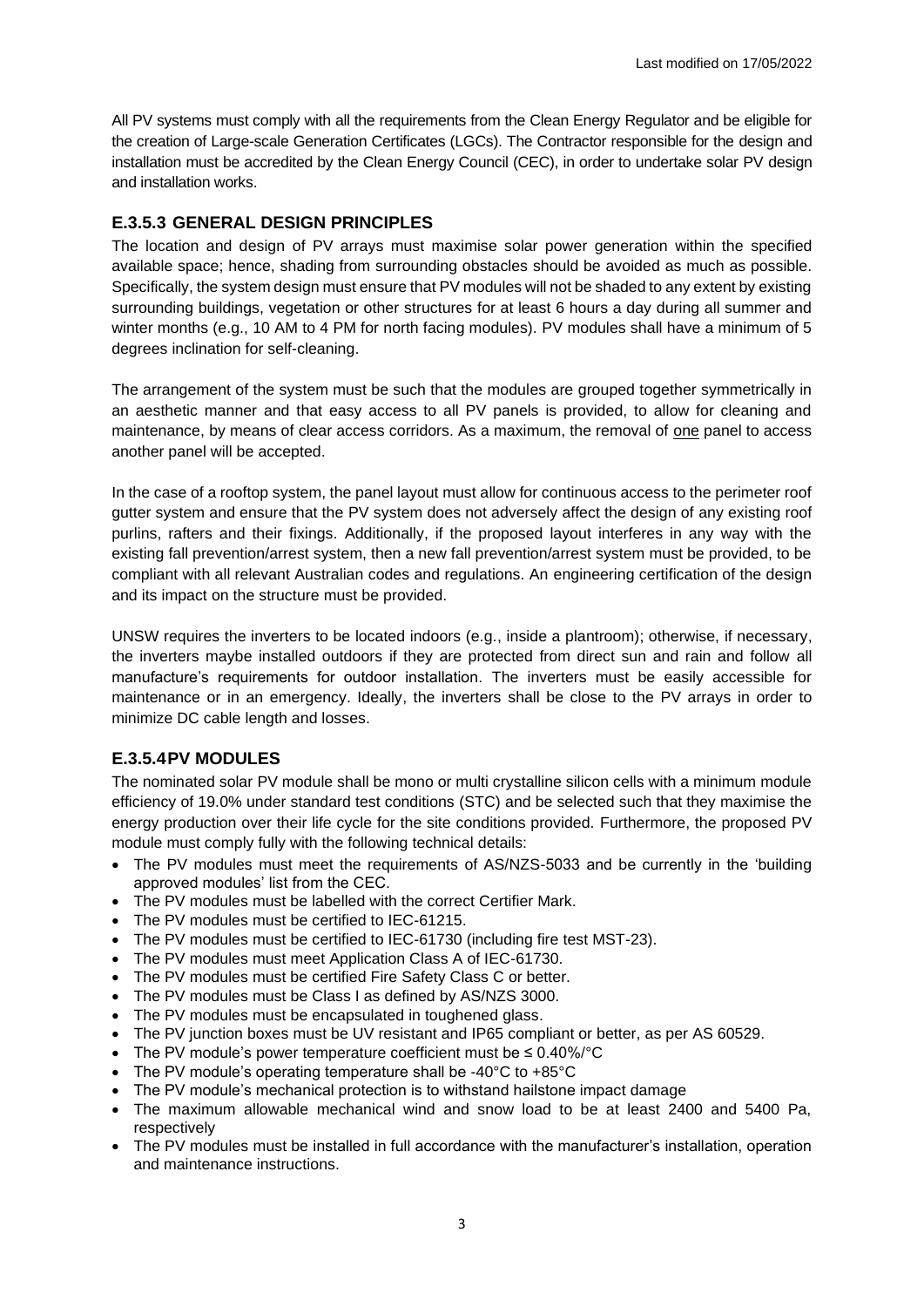• The PV modules must have at least 10-year product warranty and 25-year power output warranty that guarantees output capacity of at least 95% for 5 years, 90% for 10 years, 87% for 15 years, 83% for 20 years and 80% for 25 years.

#### **E.3.5.5 MOUNTING SYSTEM**

The mounting system must be soundly fixed to the primary structure (being either a roof or a purposely build supporting structure). A registered professional structural engineer must certify the finished installation.

If pertinent, UNSW may also accept clip-on clamp systems that avoid the need of roof penetrations, given that, they are approved by the structural engineer and comply with the relevant standards and warranty requirements. The mounting system along with all its components must have a minimum product warranty of 10 years.

The PV array mounting frame and fixtures must be suitable for the regional maximum wind speeds and corrosion due to the close marine environment. The design life of the structure is to be at least 30 years. The mounting structure and fixings shall comply fully with the requirements of AS/NZS 1170.2: Structural Design Actions – Wind Actions, as well as with AS/NZS 5033: Installation and Safety Requirements for Photovoltaic (PV) Arrays (particularly, but not limited to, section 2.2.5).

Rubber gaskets shall be used to separate dissimilar metals to prevent galvanic reaction and any bolts, washers, screws, nails or metal objects in contact with the mounting frame must be rust-proof. In the case of rooftop systems, the watertight nature of the existing roof is to be maintained at all times.

## **E.3.5.6 INVERTERS**

The grid-connected inverter must fully comply with relevant Australian and International standards, including but not limited to the most up to date versions of AS/NZS 4777, AS/NZS 5033, IEC 62109-1 and IEC 62109-2. All inverters must be on the CEC list of approved inverter and power conversion equipment. Standard string inverters as manufactured by SMA (or other as approved by UNSW) are preferred; however, micro-inverters and DC/DC optimizers can be proposed as options.

Inverters shall have IP65 or higher protection. Protective shrouds shall be provided for all cable terminations. The isolation of control and instrumentation wiring shall be by insulated covers and separation. Note that Clause 7.5.4 of AS/NZS 61439 must be complied with.

The inverter(s) shall be capable of autonomously synchronizing with the electrical system and be able to operate within the parameters established by the network operator. Each inverter shall have a true sine wave with harmonic distortion <4% of output current, a European efficiency rating of at least 97%, and protection for overload, short circuit and transient conditions. The output electricity supply from each inverter may be single (1) or three (3) phase system configured for connection to a local 415/240V, 3 phase AC switchboard(s), which shall then be connected, by one (1) three phase feeder, to the building electrical system. The inverter AC power system to each building shall be balanced over the 3 phases within 5% of optimum operating conditions.

DC isolators for all strings are to be installed adjacent to the inverters (in the DC switchboard) as per AS/NZS 5033 standard. This is in addition to any built-in DC isolator that the inverter might have. This is to minimise electric shock hazards when inverters must be replaced, as per clause 4.4.1.2 in AS/NZS 5033.

The solar equipment including the proposed inverters shall be well ventilated to prevent over-heating and shall be capable of withstanding the extreme outdoor temperatures that can be reached during the day on Sydney's summer period. Over-temperature protection shall be provided to protect the complete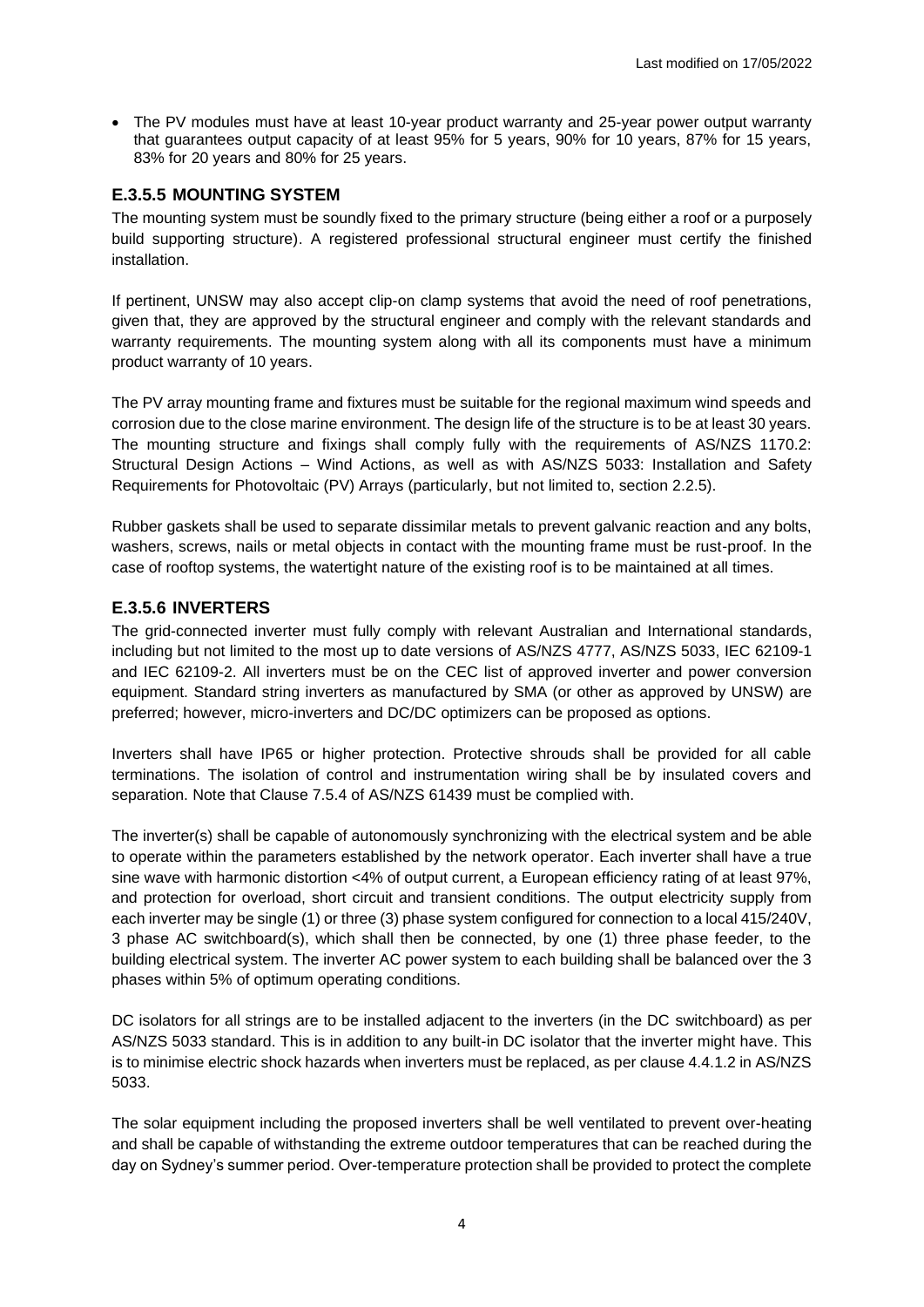PV system on periods when the equipment is operating outside its safe operating temperature range. The protection is to shutdown the entire PV system including inverters.

All inverters shall have a minimum product warranty period of at least 10 years and include a front LCD panel display with relevant information of the performance and health of the inverter.

#### **E.3.5.7 WIRING**

Wiring for the DC and AC systems shall be colour coded to relevant and current standards and to the approval of UNSW. High temperature insulated copper conductors shall be used, e.g., XLPE or equivalent.

Non-proprietary field connections shall be connected to DIN rail mounted terminal strips having 25% spare terminal capacity. The terminal strips shall be insulated, double screw, recessed clamp type and minimum size 6 mm<sup>2</sup> to approval. Terminal strips shall be appropriately housed and clearly labelled. Wiring shall be labelled or numbered by means of permanently fixed interlocking ferrules attached at each termination.

Label each module and all controls and equipment with engraved laminated type labels, screw fixed to modules and all other associated equipment forming part of the PV system installation.

The system shall incorporate cable trays and or ducts to support all DC and AC cables including all supports and fixings, as well as cable trays/ducts and supports for the RS 485 cables linking the monitoring system to the inverters and metering cabling.

All DC cabling layout is required to follow industry best practice avoiding dangling wires from the back of the modules and with all exposed wiring on the roof to be laid out in UV rated conduits. The array must be wired in a way that minimises conductive loops as per AS/NZS 5033. All MC4 connectors should be also covered by the modules to avoid direct exposure to rainfall.

## **E.3.5.8 SYSTEM CONNECTION, ANCILLARY WORKS & CENTRALISED PROTECTION**

New DC and AC solar distribution boards are to be installed near the inverters. The AC solar distribution board must provide a main LV 415/240V 3-pole suitably rated circuit breaker to provide protection to the cable from the distribution board to the building AC bus-system. Note that connectors must be compliant with EN 50521:2008 + Appendix 1:2012, and PV array cables must conform to PV1-F, in line with the Clean Energy Council guidelines.

The respective AC switchboards and LV cable connections to the university's LV system must be oversized by a minimum 20% of the maximum output rating of the inverters.

If roof array DC isolators are used, they must have one entry point on the bottom of the isolators to minimize water ingress. The entry point should have 4-hole multi hole grommet inside a compression gland that allows a complete seal around cables. The DC isolators are also required to be covered by a metal shed to avoid direct rainfall exposure. The PV designer can propose alternative solutions to roof array DC isolators as per AS/NZS 5033.

It is a requirement of AS/NZS 4777 that, where multiple IES are connected to a single distribution grid supply point, a centralized protection system must be installed. The current solution, adopted by UNSW, is for the main PV system AC circuit breaker (CB) to be tripped remotely through an external signal. The external trip signal is provided from a detection device at each connection point of the university's private HV network to the DNSP distribution grid (also known as HV Intake substations). When a disconnection event is detected (either grid faults or reverse power), then a trip signal is sent over a wireless network, via line-of-sight transmitter/receiver pairs, to all PV systems located in the HV network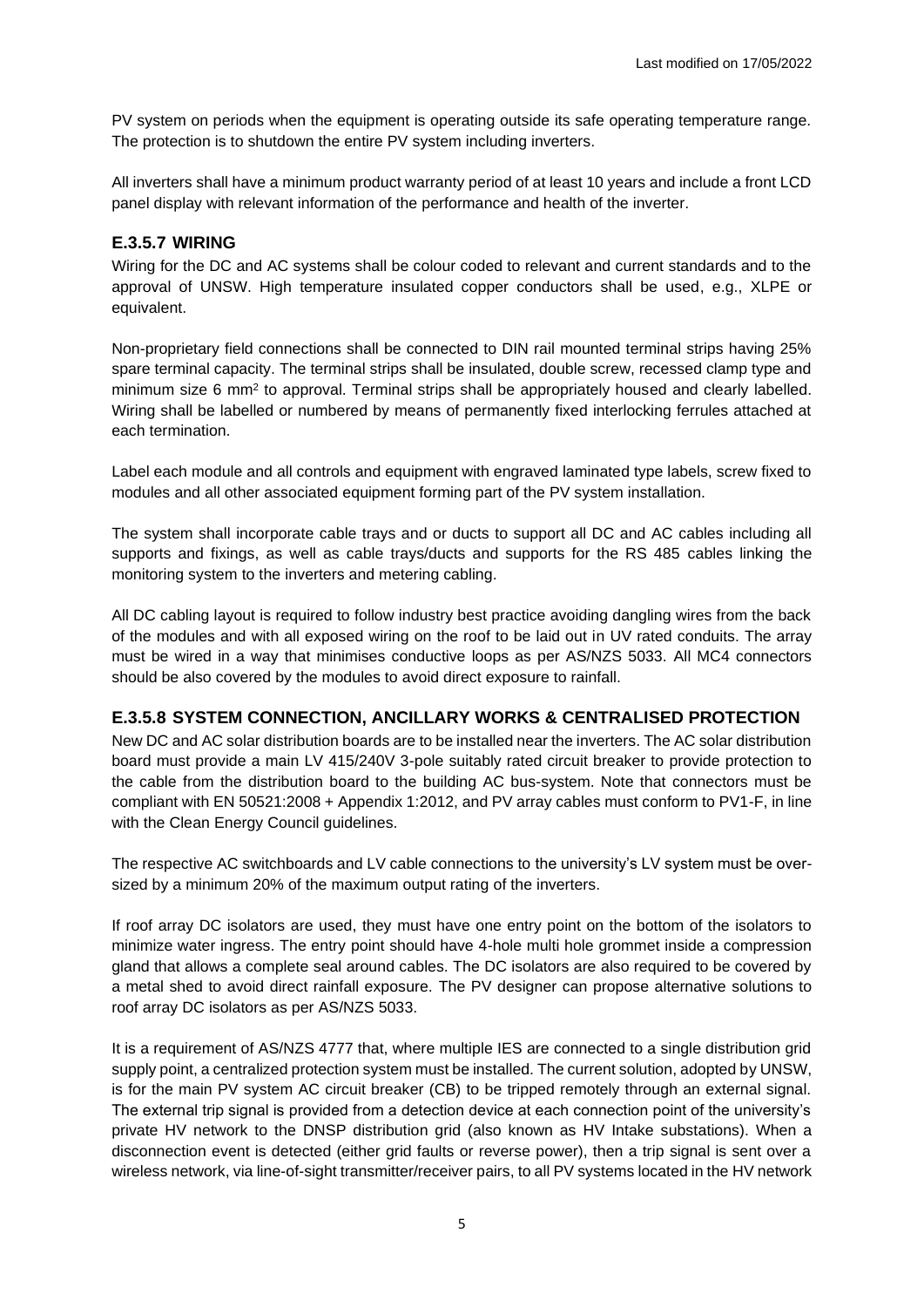linked to that grid connection point. All new PV installations must connect to the existing wireless infrastructure to comply with AS/NZS 4777 or provide a compatible solution in the case the corresponding grid connection point (e.g. HV substation) does not have a centralised protection system.

## **E.3.5.9LIGHTNING PROTECTION & SURGE PROTECTION**

If required, an appropriate lightning protection system must be designed and engineered for the protection of the PV system and structure, including a transient voltage and lightning surge diverter to exposed elements (like cabling), as per AS/NZS 1768, AS/NZS 5033 and AS/NZS 3000. Primary point of entry surge diversion at the new switchboards is required to limit the level of incoming voltage surges. If the building has an existing lightning protection system, AS/NZS 5033 requirements for DC surge protection devices must be followed (Table F1 in AS/NZS 5033). Surge Protection Devices (SPD) installed on the PV array must be explicitly designed and manufactured for DC PV application.

All exposed conductive parts of the PV system, including PV module frame and mounting rails must be earthed in accordance with AS/NZS 3000 and the Supply Authority Regulations for a Multiple Earthed Neutral system. Additionally, the DC earthing shall comply with CEC requirements.

## **E.3.5.10 METERING AND MONITORING**

A monitoring system must be included with each PV system with a compatible weather station that measures ambient temperature, module temperature and solar irradiance. The monitoring system must be capable of recording inverter level data and weather data at 5 min intervals and provide alarms in case of loss of performance or hardware failure. The monitoring system must be able to export data to an online system and be accessible via FTP to UNSW so data files can be downloaded when required. The preferred monitoring solution is based on the SMA Data Manager M in conjunction with SMA COM Gateway (if needed) and SMA Sunny Portal. An alternative solution can be proposed and will be analysed by UNSW on a case-by-case basis.

An electricity meter must also be provided and installed per connection point (switchboard) of the PV system to UNSW's electrical network, complete with CTs, terminals, etc., to measure and log the AC power generated by the inverters connected to the LV network. The meter shall be configured to record import (self-consumption) and export (generation) power from the PV system and installed in the AC distribution boards. The electricity meter and installation are to comply with the UNSW Metering guidelines and to be connected to UNSW monitoring system EMACS. Minimum size conductors for CT connections shall be as specified in the UNSW Metering Guidelines.

## **E.3.5.11 DISTRIBUTION BOARDS**

#### E.3.5.11.1 MINIATURE CIRCUIT BREAKERS

Circuit breakers shall be of a manufacture to match existing and have instantaneous short circuit and inverse-time over-current tripping characteristics and shall have positive identification for "ON", "OFF" and "TRIP" positions. Circuit breakers shall have symmetrical RMS fault interrupting capacities to suit potential let through fault currents on the system and as indicated on the drawings.

#### E.3.5.11.2 RESIDUAL CURRENT CIRCUIT BREAKERS

Residual current protection shall be provided to all lighting and power final sub circuits in accordance with AS/NZS 2000:2007.

Where required, residual current protection shall be provided via Merlin Gerin RCD (or other approved by UNSW) protected circuit breakers located at the associated switchboard. The RCD circuit breakers shall have a 30mA rating (Type 2 – AS3190) as specified in AS3000-2007. Any outlet not RCD protected shall be provided with a label "OUTLET NOT PROTECTED BY RCD".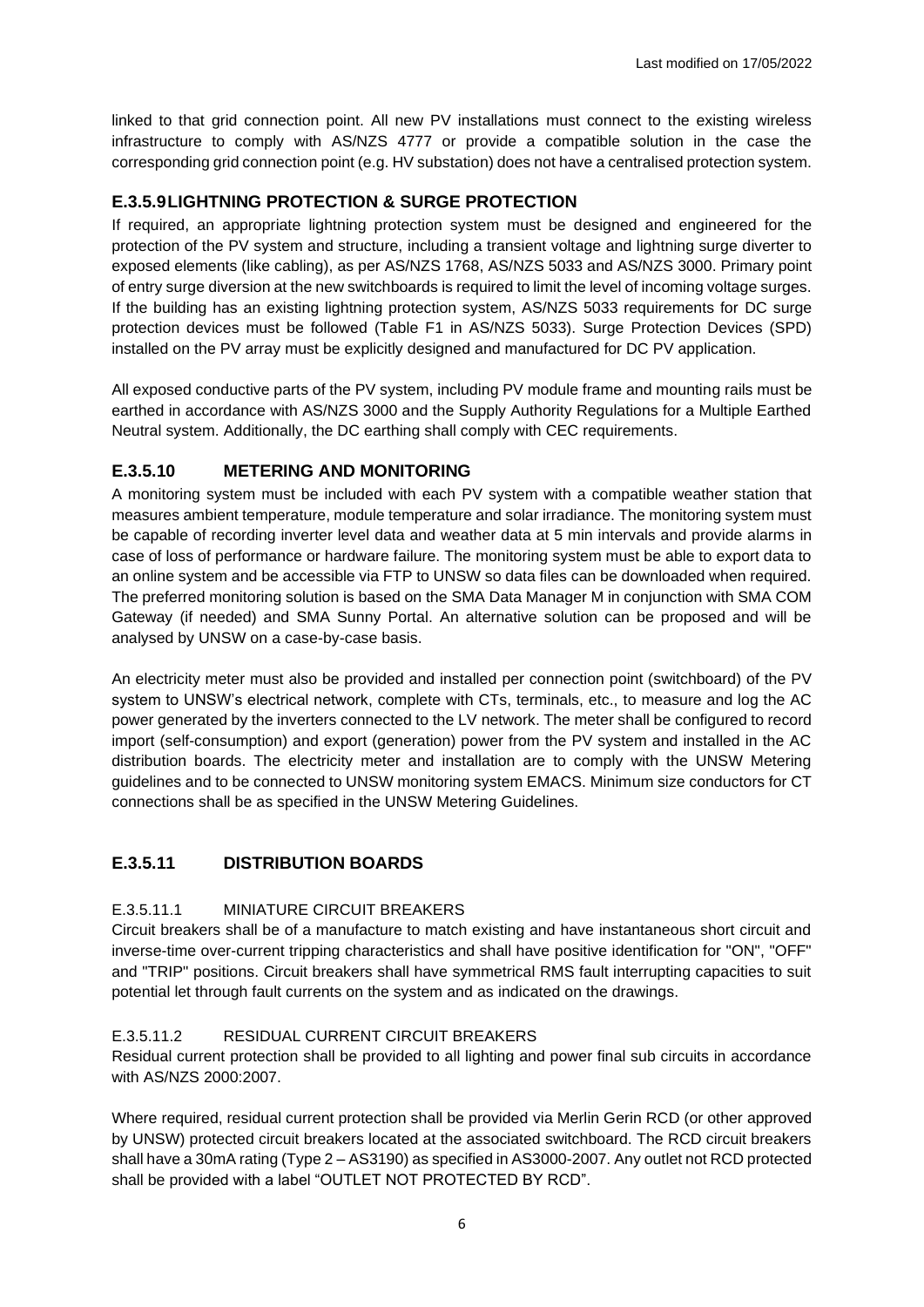#### E.3.5.11.3 CONTACTORS

Contactors, where provided, shall be in accordance with relevant Codes and Standards and shall be capable of one million (1,000,000), no-load operating cycles and be rated to AC3. All contactors shall incorporate a minimum of two (2) normally open and two (2) normally closed auxiliary contacts.

#### E.3.5.11.4 CONTROL SWITCHES

Switches shall be type tested for a minimum of one million (1,000,000) operations under the design conditions applicable to these works. Selector switches shall be cam operated rotary type.

# **E.3.5.12 LABELLING**

All switchgear, apparatus and controls shall be labelled in accordance with the local Supply Authority's requirements, this Specification and the relevant Codes and Standards. Labels shall be manufactured from multi-layer PVC material to produce black letters on a white background. The letters and numerals shall be machine engraved to the sizes noted below.

Labels shall be fixed to the parent surface using either screws or escutcheon pins to approval. The use of an adhesive alone is not permitted. All removable panels shall be labelled to warn of the possible exposure to live equipment and busbars. Terminal strips shall be labelled to identify the circuit number, phase connection, terminal number and function. All labels and lettering shall be horizontal.

Labels shall follow the following format: Distribution Board Designation: 10.0 mm. Letters i.e. switchboard Main Components: 5.0 mm. Letters (Rating – 400 A) Minor Components: 5.0 mm. Letters (Supply cable size and type)

Nameplates shall be provided in accordance with AS/NZS 61439. Label schedules shall be submitted to UNSW for review prior to manufacture.

# **E.3.5.13 CABLING**

Wiring shall be sized to comply with the AS/NZS Wiring Rules for the actual circuit loading or as specified. Cables shall be brought to the site in their original packages with their labels intact otherwise they shall be liable for rejection. All wiring in which kinks or abrasions occur shall be condemned and shall be replaced without cost to the principal.

All cables shall be handled, drawn in and fastened with care to ensure that damage is not caused to the cable. The manufacturers recommended minimum bending radius for each type of cable shall be determined and strictly adhered to.

Any cable damaged during installation shall be withdrawn and replaced entirely. No damaged section of cable shall be left in circuit.

No joints or splices of any type shall be permitted in the cable between the designated beginning and end points for each circuit.

No cables shall be left in such a situation as to apply pressure or tension to the cable at any point where it leaves the ceiling space, conduit, cable tray or the like.

#### E.3.5.13.1 CABLE TRAYS

DC cables on roof are to be mounted on galvanized steel trays. Cable trays shall be adequately stiffened and braced, both transversely and longitudinally, to ensure a true finished run of cable and tray.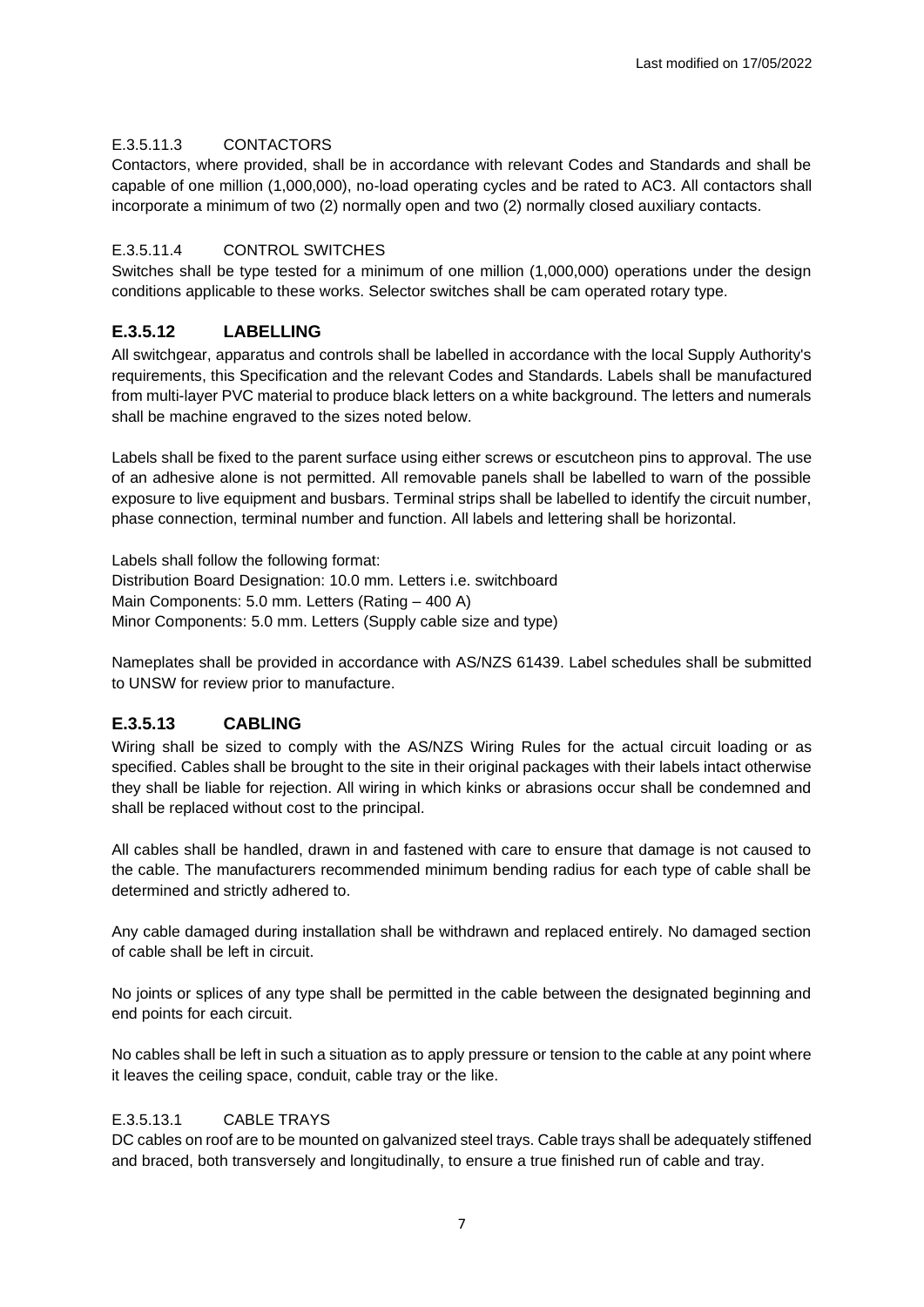All bends, tee-offs, changes in section and changes in direction shall be made with factory manufactured fittings. Jointing shall be butt joints made with approved jointing plates. Lapped joints will not be permitted.

#### E.3.5.13.2 WIRING DUCTS

All wiring ducts shall be fixed on a continuous galvanised M.S. angle iron or "Unistrut" support system, which shall be suspended or bracketed at intervals sufficiently small to produce a robust, rigid installation and to ensure no appreciable deflection between supports.

All screws, nuts, washers, etc., used throughout the installation shall be galvanised steel. Screws shall be cut off flush with the top of the unit after erection and shall be filed smooth and painted with approved aluminium paint.

#### E.3.5.13.3 CONDUIT

TPS cables must be protected by conduit where it is exposed to damage or where embedded in plaster or the like. Conduits may be either steel or PVC, be of minimum 25mm diameter, subject to the following requirements.

- UV rated conduits to be used where exposed to sunlight.
- Where conduit is cast in concrete or installed in wall chases, in any location, then heavy duty PVC conduit is acceptable.
- All rigid conduits shall conform to the "Industry Standard Rigid Steel Conduit Association", and shall further conform to all requirements of the National Electrical Code as determined by Underwriters' Laboratories, Inc.
- All cables installed in ceiling spaces shall be supported from the existing building structure by an approved method.
- Cable passing through metal wall frames, etc.; shall be protected from damage using an approved cable glands or grommets.

All conduit penetrations of roofing and other waterproofing membranes or surfaces must be approved by the Consulting Engineer and Proprietor. Provide all necessary sleeves and flashings to the satisfaction of the Consulting Engineer and UNSW. All components and ducting exposed to the outdoor environment must be a minimum of IP55 compliant and must be UV resistant.

# **E.3.5.14 TESTING AND COMMISSIONING**

The solar PV system installations and equipment shall be fully tested on site by the Contractor prior to connecting system to the building power distribution system. The test shall include but not be limited to:

- Power, frequency and voltage withstand test on the main circuit in compliance with AS/NZS 61439.
- Insulation resistance.
- Continuity of all wiring and control circuits.
- Operation of inverter, switches and indicators, etc.
- Functional operation and interlock checks of all control circuits including simulated operation.
- The relevant electricity distribution network service provider (DNSP) testings and approvals (e.g., Ausgrid witness testing and Ausgrid approval to connect the system to the grid).

After installation, testing and commissioning is complete, and the solar PV installation is placed into service, site measurements shall include but not limited to:

- Verify that the PV array is being switched in and out correctly to maintain power flow and voltage levels between pre-set limits agreed with UNSW.
- Determine the level of harmonic voltages present on all phases using a harmonic voltage analyser with print-out.
- Determine the range of system load current and power.